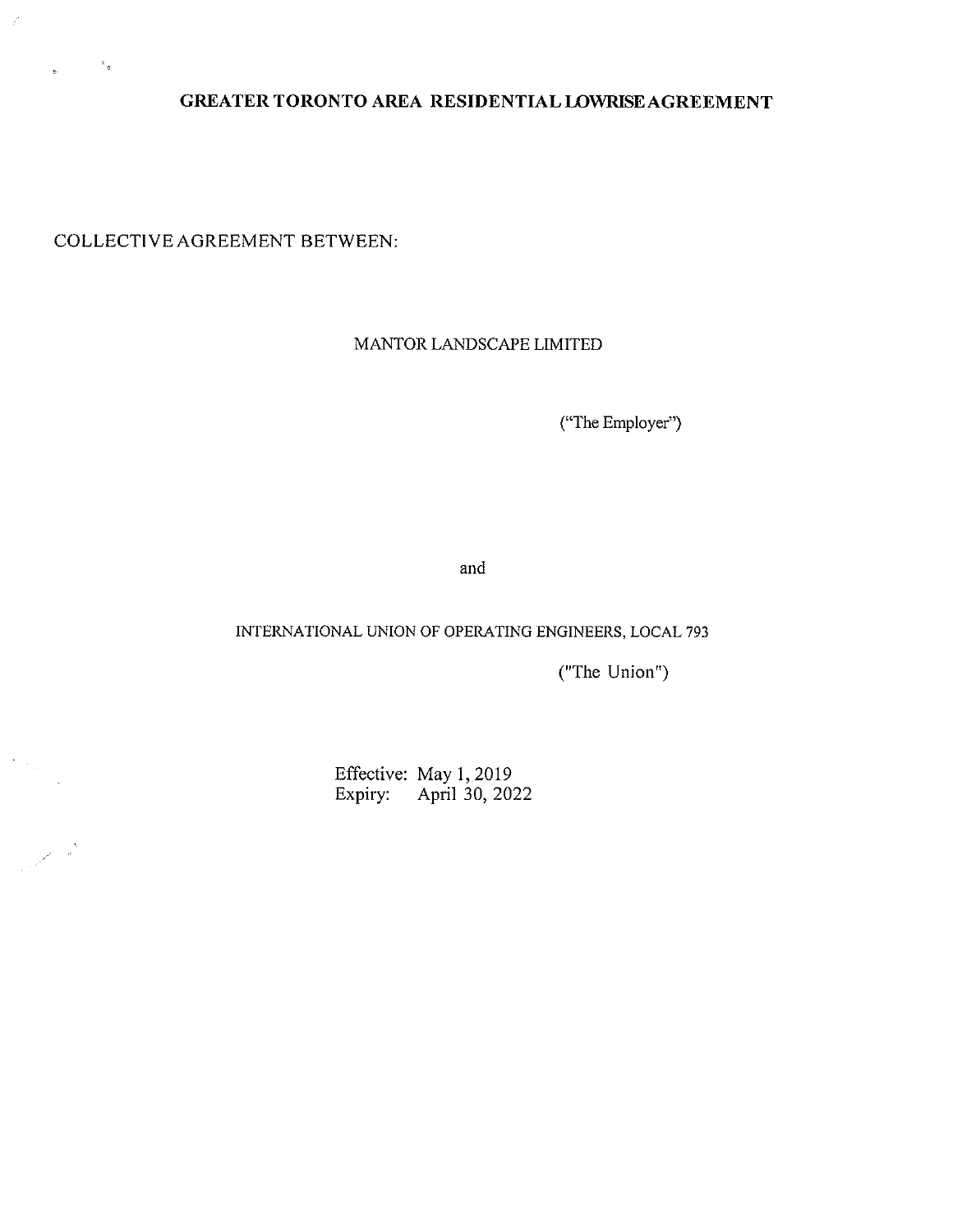wherever the masculine gender is used it is deemed to refer as well to the feminine gender, as appropriate.

#### **ARTICLE 1: RECOGNITION**

- **1.1** The Employer recognizes the Union as the sole and exclusive bargaining agent for all employees engaged in the operation of cranes, shovels, bulldozers and similar equipment, and those primarily engaged in the repairing and maintaining of same and those employees engaged as surveyors while working within the Ontario Labour Relations Board Areas number 8, 9 and 18 excluding the industrial, commercial and institutional sector of the construction industry, save and except non-working foremen and persons above the rank of non-working foreman.
- **1.2** The terms and conditions of this collective agreement shall apply to all residential lowrise construction as specifically described in this collective agreement. For all other work the employer shall apply and be bound by the current terms and conditions of employment of the Union's appropriate area/sector collective agreement.
- **1.3** Without limiting the generality of **Article 1.2** above, if an employer covered by this agreement engages in work other than Residential construction and such other work comes within the purview of the existing Provincial Collective Agreement between the Operating Engineers Employee Bargaining Agency and the Operating Engineers Employer Bargaining Agency, the employer agrees to be bound by the Provincial Collective Agreement and apply the full terms and conditions therein.
- **1.4** It is further agreed between the parties that for excavation & backfill of residential apartment & condominium buildings the Provincial Collective Agreement referred to in **Article 1.3** above shall apply.
- **1.5** Without limiting the generality of **Article 1.2** above, should the Employer perform any work falling within the scope of the collective agreements with or binding upon the Union, then the Employer shall be bound by and perform such work in accordance with the terms and conditions of the applicable collective agreement including, but without limiting the generality of the foregoing, any terms and conditions thereof with respect to contracting or subcontracting restrictions. The following collective agreements are for example only and are not meant to limit the scope of this clause.
	- **a)**  The **"Toronto and Area Road Builders Association Agreement"** being the collective agreement between the Metropolitan Toronto Road Builders' Association and the International Union of Operating Engineers;
	- **b)**  The **"Greater Toronto Sewer and Watermain Contractors Association Agreement"**  being the collective agreement between the Metropolitan Toronto Sewer & Watermain Contractors' Association and the International Union of Operating Engineers;
	- **c)**  The **"Forming Agreement"** being a collective agreement between the Ontario Formwork Association and the Formwork Council of Ontario;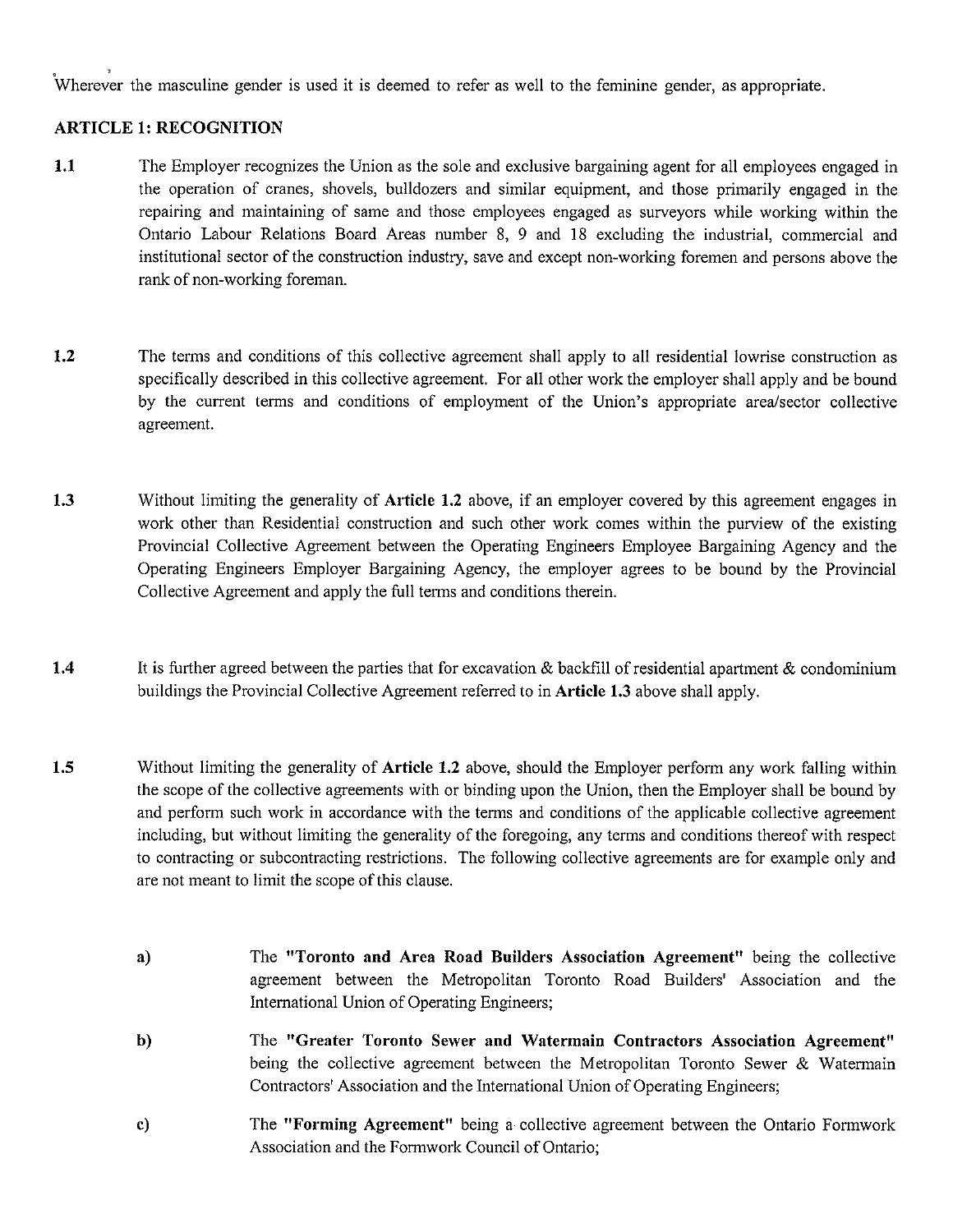| d)           | The "Utilities Agreement" being a collective agreement between the Utility Contractors'<br>Association of Ontario and the International Union of Operating Engineers; |
|--------------|-----------------------------------------------------------------------------------------------------------------------------------------------------------------------|
| e)           | The "Demolition Agreement" being a collective agreement between a group of Demolition<br>Contractors and the International Union of Operating Engineers.              |
| $\mathbf f$  | The "Landscaping Agreement" being a collective agreement between a group<br>of Landscaping Contractors and the International Union of Operating Engineers.            |
| $\mathbf{g}$ | The "Landclearing Agreement" being a collective agreement between a group of<br>Landclearing Contractors and the International Union of Operating Engineers.          |
| h)           | The "Milling Agreement" being a collective agreement between a group of Milling<br>Contractors and the International Union of Operating Engineers.                    |
| i)           | The "Hydrovac Agreement" being a collective agreement between a group of Hydrovac                                                                                     |

### **ARTICLE 2: DURATION**

2.01 This Agreement shall become effective May 1, 2019 and remain in effect until the 30th day of April, 2022 and shall continue in force from year to year unless either party shall furnish the other with notice of termination of, or proposed revision of, this Agreement within ninety (90) days before the 30th day of April 2022 or in a like period in the any year thereafter. The parties agree that it is their joint intention that this Agreement be effective up to and including April 30, 2022.

Contractors and the International Union of Operating Engineers.

### **ARTICLE 3: UNION MEMBERSHIP AND UNION DUES**

- 3.01 Each employee shall, when working in a position within the bargaining unit described in Article 1.00 above, be required to be a member of and remain a member in good standing of the Union. If the Employer requires employees, it shall call the Union Dispatcher which shall supply the qualified personnel as soon as reasonably possible. If the Dispatcher is unable to supply acceptable personnel within twenty-four (24) hours, the Employer may obtain employees from any other source.
- 3.02 If an employee is hired from a source other than the Union Dispatcher, the Employer will notify the Union within two (2) days of hiring a new employee.
- 3.03 If an employee is hired from a source other than the Union Dispatcher, that employee shall become a member of the Union and must have an official Clearance Card issued by the Union office within two (2) day of commencing work with the Employer.
- 3.04 The Employer shall deduct initiation fees, Union dues, Advancement dues and annual assessments from the employee's wages and shall submit such deductions to the Union Office at 2245 Speers Rd, Oakville, Ontario L6L 6X8 on the first pay period of each month or as otherwise directed by the Union together with a list of employees from whom such deductions have been made.
- 3.05 Working Dues Check-Off: The Employer agrees to deduct from each employee in the bargaining unit, Working Dues at the rate of two percent (2%) of the employees total monetary package which includes the hourly rate, and vacation pay, health plan and pension for each hour earned. Such deductions shall be forwarded along with the remittances required under this Agreement and supporting information shall be as required by the Trustees on the Reporting Forms.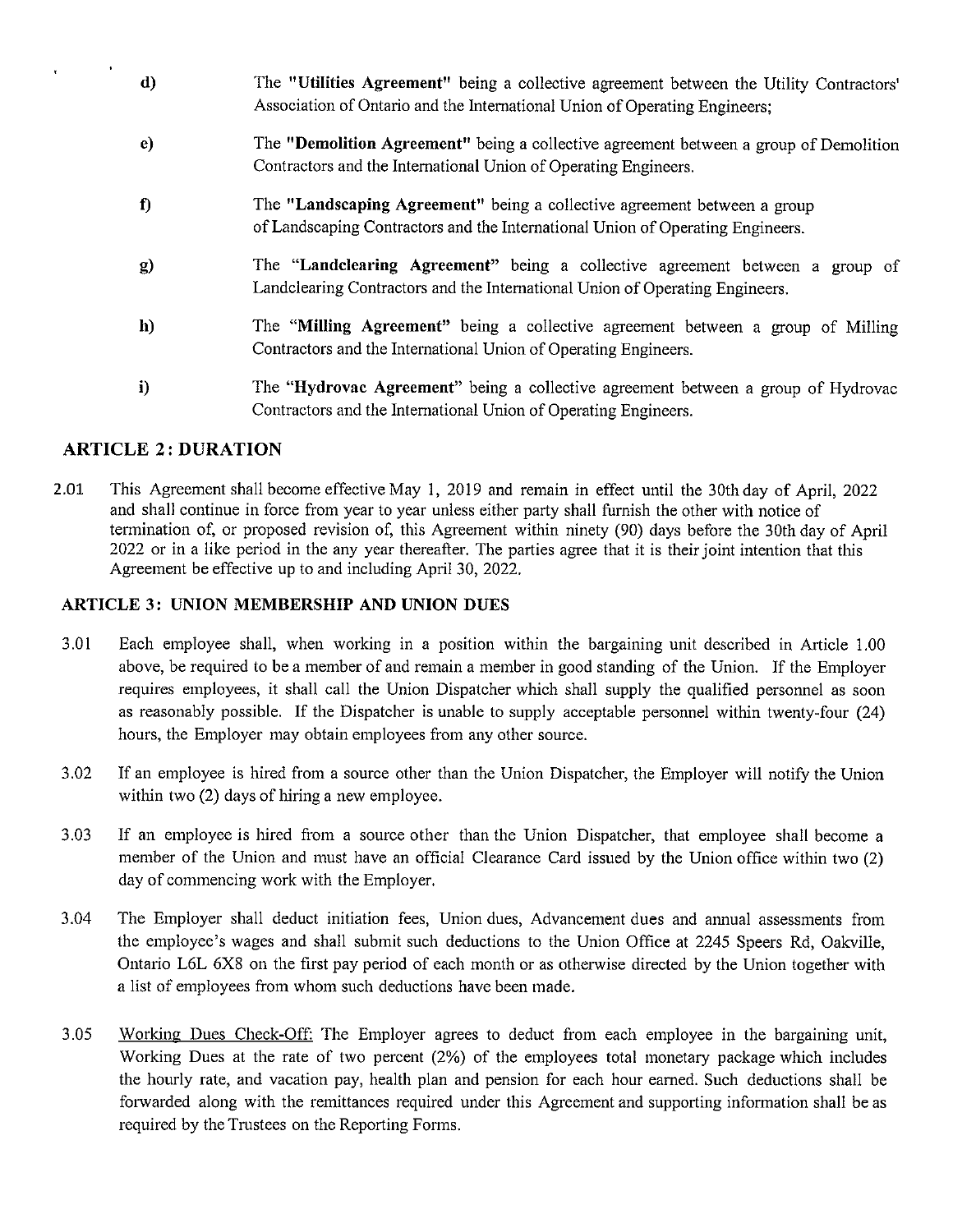3.06 Advancement Dues Check-Off: The Employer shall deduct thirty cents (\$0.35) per hour for each hour earned by each employee covered by this Agreement when performing work covered by this Agreement for Advancement Dues. The amount dedncted shall be remitted together with other and deductions in the matter set ont in this Agreement. monthly contributions

Effective May I, 2020, the amount of thirty-five cents (\$0.35) shall increase to forty cents (\$0.40) per hour for each hour earned by each employee covered by this Agreement for Advancement Dues.

3.07 Training Fund: The Employer shall contribute the sum of forty cents (\$0.40) per hour earned by each employee covered by this Agreement to the International Union of Operating Engineers, Local 793 Training Fund effective May 23, 2019

Effective May I, 2020 the Employer shall contribute the sum of forty cents (\$0.45) per hour for each hour earned by each employee covered by this Agreement, as the Employers contribution to a mutually trusteed Training Fund.

- 3.08 International Training Fund: The Employer shall contribute the sum of five cents (0.05¢) per hour earned by each employee covered by this Agreement, as the Employers contribution to a mutually trusteed International Training Fund for the duration of the Collective Agreement.
- 3.09 DeNovo: The Employer shall contribute two cents (\$0.02) per hour to the Health Plan for each hour earned by each employee in his employ as a DeNovo Treatment Centre contribution, to be submitted with the Health and Pension Fund payments herein provided.

### **ARTICLE 4: UNION REPRESENTATION**

- 4.01 A Business Representative of the Union shall have access to all jobs during working hours but in no case shall the Business Representative's visit interfere with the progress of the work, unless it is necessary to correct a violation of safety regulations, relating to this Agreement. When visiting a job site the Business Representative will, speak with one of the Employer's Supervisors, Foreman or the person responsible for the project before contacting employees.
- 4.02 It is agreed that a Steward may be appointed by the Union. In each case where a Steward has been appointed, the Union shall notify the Employer of such appointment in writing.

The Steward shall be one of the last two employees covered under the terms of this Agreement to remain, provided he is qualified and capable of doing the work.

- 4.03 The Steward, where possible, will be responsible for reporting any grievances to the Employer and to the Union Business Representative so that the issues can be taken up in the proper manner without delay.
- 4.04 Reasonable time shall be allowed for a Steward to perform his duties, however, these shall not interfere with his regular work and normal progress, unless safety is involved.
- 4.05 No discrimination shall be show against any Steward for carrying out his duties.
- 4.06 The Employer may engage owner/operators to perform the work covered by this agreement provided the engagement of the owner/operator does not result in the layoff of bargaining unit employees.
- 4.07 The Employer shall engage only those sub-contractors (or equipment from these sub-contractors) who are in contractual relations with the Union to perform work covered in this Agreement.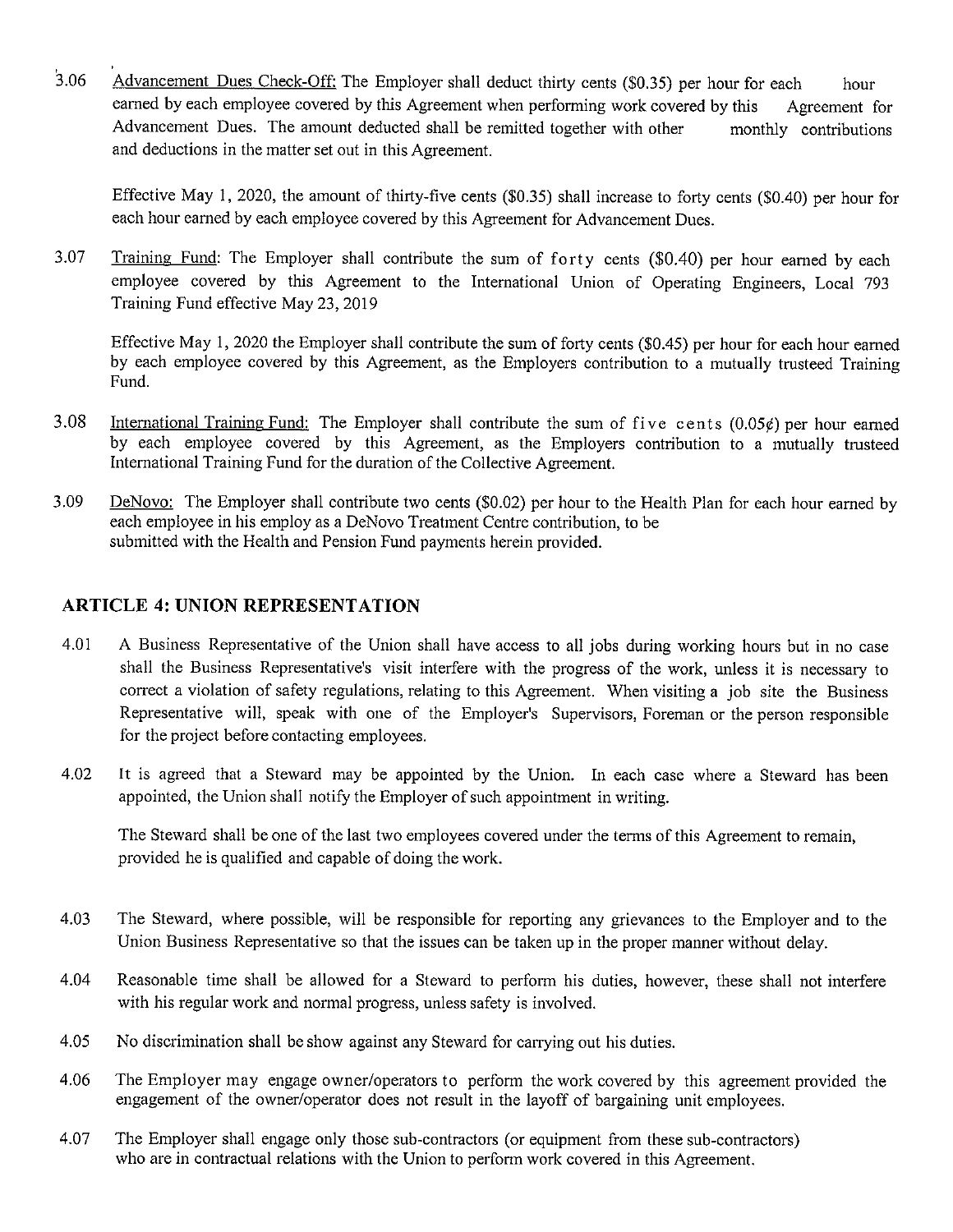- 4.08 The Employer shall engage only those owner operators who are in contractual relations with the Union to perform work covered in this Agreement.
- 4.09 The ratio of owner operators to employees shall not be significantly increased over the lifetime of this agreement. It is further agreed that said ratio of owner operator shall never be higher than twenty percent (20%) or two (2) owner operator per ten (10) Operating Engineers. Regular employee's employment and overtime provisions shall be protected.
- 4.10 The Employer shall request a clearance letter issued by the Union before hiring an owner operator.

#### **ARTICLE 5: MANAGEMENT RIGHTS**

- 5.01 The Union agrees that it is the exclusive function of the Employer:
	- (a) To conduct his business in all respects in accordance with his commitments and responsibilities, including the right to manage the jobs, locate, extend, curtail or cease operations, to determine the number of men required at any or all operations, to determine the kinds and locations of machines, tools and equipment to be used and the schedules of productions, to judge the qualifications of the employees and to maintain order, discipline and efficiency;
	- (b) To hire, discharge, classify, transfer, promote, demote, layoff, suspend or otherwise discipline employees, provided that a claim by an employee that he has been discharged or disciplined without reasonable cause shall be subject to the provisions of the Grievance Procedure;
	- (c) To make, alter from time to time, and enforce reasonable rules of conduct and procedure to be observed by the employees; and it is agreed that these functions shall not be exercised in a manner inconsistent with the express provisions of this Agreement.
	- ( d) The sole and exclusive jurisdiction over operations, building, machinery and equipment shall be vested in the Employer.

### **ARTICLE 6: STRIKES AND LOCKOUTS**

6.01 In view of the grievance and arbitration procedure provided in this Agreement, it is agreed by the Union that there shall be no strike, picketing, slowdown or work, either complete or partial, and the Employer agrees that during the term of this Agreement there shall be no lockout.

### **ARTICLE 7: GRIEVANCE PROCEDURE**

- 7.01 There shall be the earnest effort on the part of both parties to this Agreement to settle promptly, through the procedure set out herein, any complaints, grievances or disputes arising from the interpretation, application or administration of the Agreement.
- 7.02 All grievances to be dealt with under Step 2 below shall be in writing on a form supplied by the Union and signed by the employee having such grievance.
- 7.03 Written grievances, to be valid, shall set out the nature of the grievance, the site where the perceived violation occurred, the date(s) the alleged violation occurred, the Article or Articles of the Agreement alleged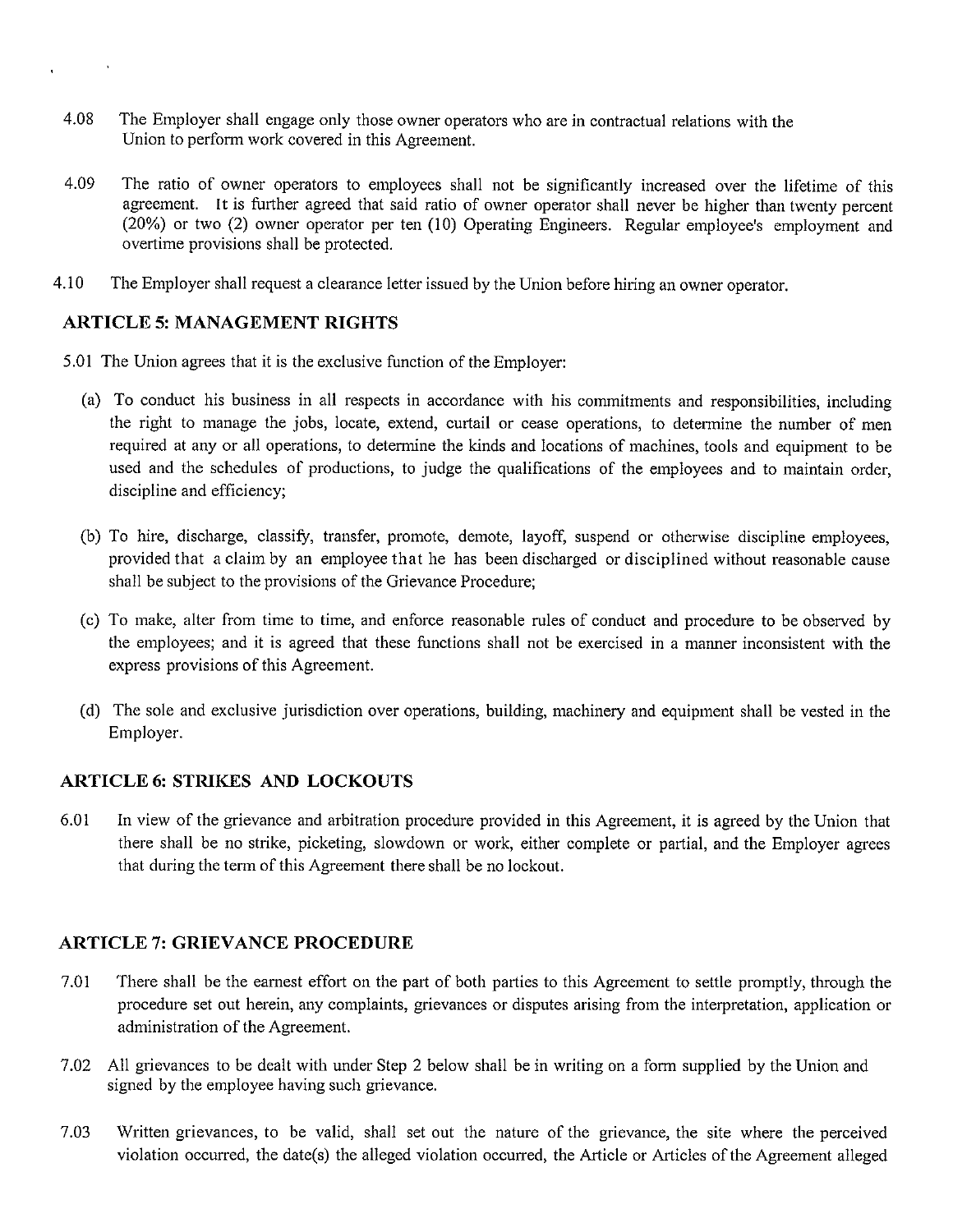to have been violated and the nature of the remedy sought, and shall not be subject to change at later steps, except by mutual agreement in writing with the Employer, or in the case of remedy, by an Arbitrator.

- 7.04 In determining the time which is allowed in the various steps, Saturday, Sunday and Statutory Holidays shall be excluded and any time limits may be extended by mutual agreement in writing.
- 7.05 If the Union or an Employee do not meet the time limits set out in Article 6 and 7 hereof, or as extended in writing as set out above, the grievance shall be deemed to have been abandoned and may not be reopened.
- 7.06 The Employer shall designate and name the official to whom a grievance is submitted at Step I and 2 as set out below.
- 7 .07 It is understood that an Employee has no grievance until he has first given his immediate supervisor/foreman the opportunity of adjusting his complaint. The Employee shall discuss the complaint with his immediate supervisor/foreman within forty eight (48) hours after the circumstances giving rise to the complaint have occurred. The supervisor/foreman shall give his response to complaint within forty eight (48) hours of receiving the complaint and failing settlement, it may be then taken up as a grievance as follows:
	- **<u>Step 1</u>** Within ten (10) days after the circumstances giving rise to the grievance occurred or originated (save and except grievances involving monetary items as defined in Section 6.08 below), the aggrieved employee, with or without the Steward, shall present his grievance in writing to the official of the Employer named by the Employer to handle grievances at this step. If a settlement satisfactory to the Union and the employee is not reached within two (2) full working days, a grievance may be presented as indicated at Step 2 at any time within four (4) full working days thereafter.
	- **Step 2**. At this step, the grievance may be processed as an individual, joint or Union grievance and shall be presented in writing by a Union Steward or Representative to the company official assigned to handle written grievances. The Employer will give a response within 10 working days. Should no settlement satisfactory to the Union be reached the grievance may be submitted to arbitration further to Article 7.01.
- 7.08 Monetary grievances are defined as those involving payment of hours of work, rates of pay, overtime, vacation and statutory holiday pay, shift premiums, traveling expenses, room and board allowances, pension and welfare contributions, reporting allowances and dues, but not including grievances arising out of classification assignments. Such monetary grievances shall be brought forward at Step I within three (3) months after the circumstances giving rise to the grievance occurred or originated.

## **ARTICLE 8: ARBITRATION**

- 8.01 The Parties agree that any grievance concerning the interpretation agreement which has been properly carried through all the steps of the grievance procedure outlined Article 6, which has not been settled, may then be referred to arbitration at the request of either of the parties hereto within fifteen (15) days of the Employer's Response at Step 2.
- 8.02 No matter may be submitted to arbitration that has not been properly carried through all requisite steps of the grievance procedure, subject to a mutual agreement of the parties in writing.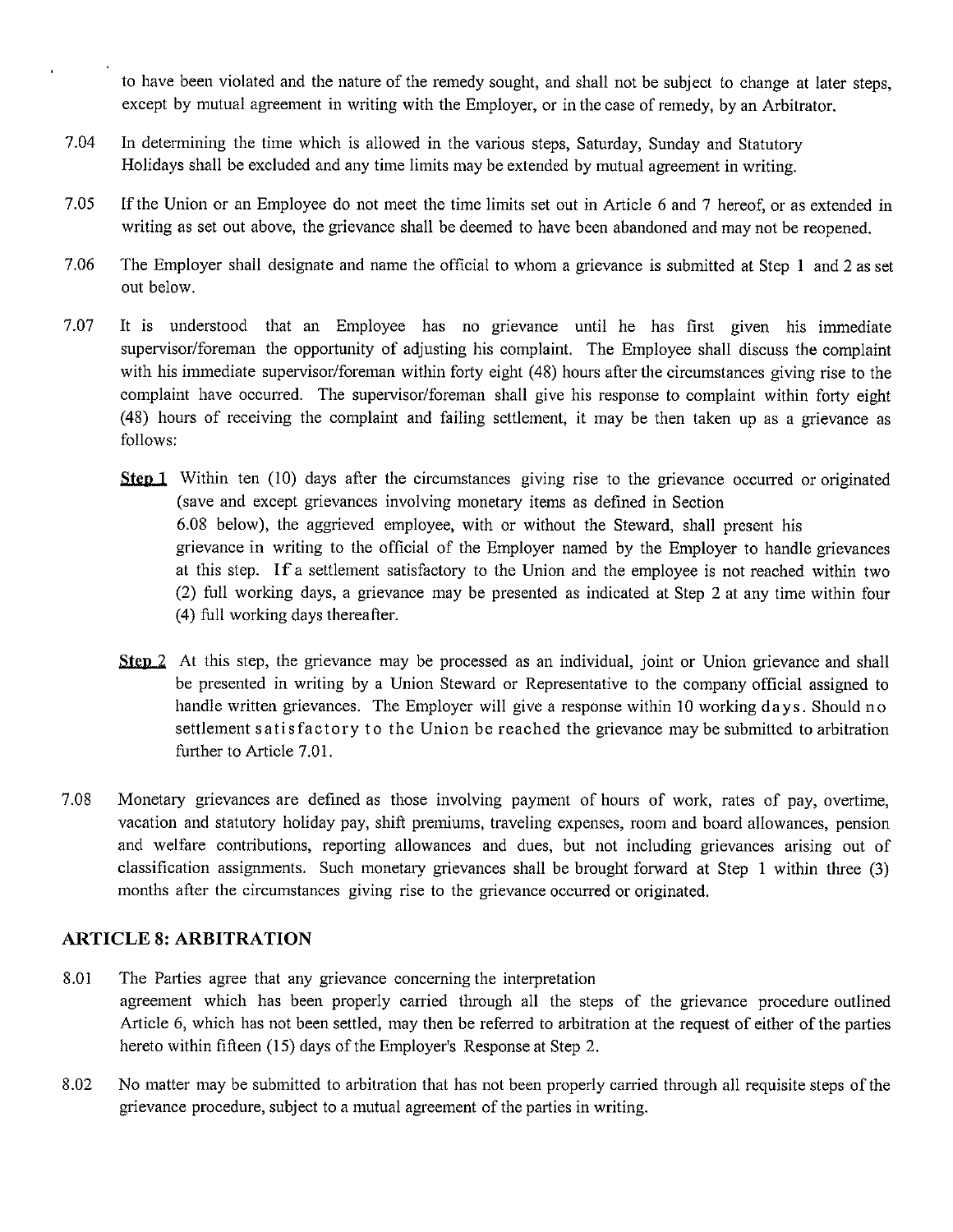- 8.03 The parties acknowledge that the time limits set out in both the grievance and arbitration procedures must be strictly compiled with except by express written agreement to extend them.
- 8.04 The party submitting a grievance to arbitration may either refer the matter for hearing before the Ontario Labour Relations Board further to the process under s.133 of the Ontario *Labour Relations Act* (as may be amended) acting as arbitrator or may propose that the matter be heard by a single arbitrator appointed by the parties. Should the parties agree to have the matter heard by a single arbitrator the parties agree to continue to exchange names until a mutually agreeable arbitrator is identified who shall then be invited by the parties to hear and determine the matter. Should the parties be unable to agree on an arbitrator either party may request that the Ministry of Labour appoint one.
- 8.05 The parties will share the expense of the arbitrator.
- 8.06 The arbitrator shall have jurisdiction to interpret the provisions of this Agreement as is necessary to the determination of the grievance, but shall not have jurisdiction to alter, add to, subtract from or modify any of its items.

### **ARTICLE 9: PAYMENT OF WAGES**

- 9.01 Wages shall be paid weekly by Direct Deposit or cheque at the option of the Employer on the job and shall be accompanied by a slip outlining all hours of work, rate of pay, overtime hours, deductions for income tax, Unemployment Insurance, Canada Pension, etc. where applicable.
- 9.02 All layoffs shall occur at the end of the work day.
- 9.03 When employees who are laid off or the employment relationship is terminated they shall be paid up to date by the next regular payroll cycle. Should the Employer fail to send any outstanding wages and/or employment records by the next regular payroll cycle, the Employer shall pay eight (8) hours pay at the regular hourly rate for each additional regular working day the employee is required to wait for his pay and records, after notice to the Employer is given of the default and giving the Employer four (4) business days to correct such fault.

### **ARTICLE 10: VACATION AND STATUTORY HOLIDAY PAY**

10.01 Vacation and Statutory Holiday Pay shall be paid to each employee covered by this Agreement on each regular pay cheque, at a rate 10% of the gross wages earned, less applicable deductions.

### **ARTICLE 11: GENERAL CONDITIONS**

- I 1.01 The classifications set out in this Agreement include similar equipment, with or without attachments, in each group working on land, water, or underground; and shall be manned and/or operated by members the lUOE Local 793. Rates for new types not presently used by the Employer shall be classified and agreed upon by the Union and the Employer. The Union shall be notified in advance of intended use of such equipment and said rates agreed by the Employer and the Union shall be incorporated within seven (7) days of such use.
- 11.02 It is further agreed that no employee covered by this Agreement shall receive a reduction in wages and conditions through the introduction of Schedule A.
- 11.03 Salaried employees, or employees who operate only part time, shall not replace regular operators when overtime is to be worked.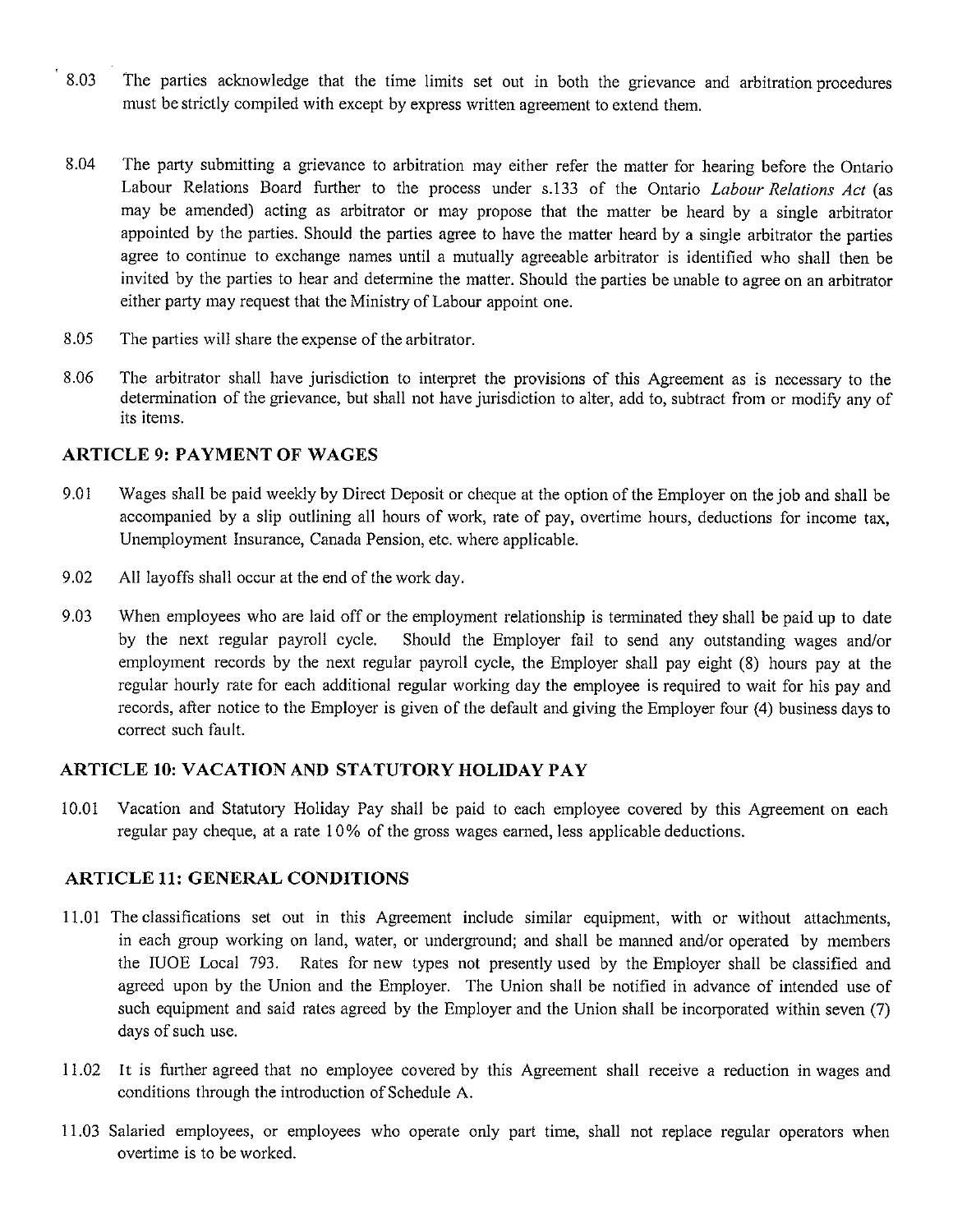- 11.04 Employees required to supply their own tools shall be provided a suitable and safe place to keep said tools.
- 11.05 Employees will be granted a coffee break in each half of a shift at a time designated by the Employer.

#### **ARTICLE 12: HEALTH AND SAFETY**

- 12.01 In co-operation with the Employer's overall program of accident prevention, the operator shall report to the Employer for immediate corrective action any unsafe conditions, unsafe acts, and violations of the safety regulations.
- 12.02 Every employee shall, as a condition of employment, be required to own a safety helmet of a type approved by the Construction Safety Association and the Employer agrees that such helmets may be purchased from him at cost
- 12.03 Every employee shall, as a condition of employment, be required to own and wear suitable protective footwear, safety glasses, welder's helmet and other personal protective equipment required in the normal course of his duties.
- 12.04 The Employer, the employees, and the Union agree to abide by the Occupational Health and Safety Act as amended from time to time and copies of which will be made available by the Employer upon request.
- 12.05 In co-operation with the Employer's overall program of accident prevention, the Steward shall report to the foreman for immediate corrective action any unsafe conditions, unsafe acts and violations of the legislation.
- 12.06 The operator of any equipment shall be directly responsible for the safe operation of same. If in doubt as to the ability of the equipment or the load, he shall not move same until safe conditions have been assured.
- 12.07 **It** shall be the duty of every employee to practice good housekeeping.
- 12.08 The Employer agrees that when work is being performed outside normal working hours, and Management and the Union consider it hazardous or a risk to the safety of the employee, arrangements shall be made to have other employees available in the case of emergency.
- 12.09 No employees shall be discharged by his Employer because he fails to work in unsafe conditions, contrary to the provisions of the Occupational Health and Safety Act and its Regulations as amended from time to time. Any refusal by an employee to abide by such regulations, after being duly warned, will be sufficient cause for termination.
- 12.10 Reinstatement of Employees upon Return from Industrial Accident:

An employee injured in the performance of his duties will resume his regular work when medically fit to so if work is available and he applies. The job of an injured worker shall be deemed to be available if upon his return to work within his classification on any project under this Agreement is being performed by an employee who was hired by the Employer or transferred or otherwise assigned to perform any work within the said classification on any project covered by this Agreement subsequent to the time of injury. An employee, who claims he has been denied employment contrary to this provision, may have recourse to the grievance and arbitration procedures set out in this Agreement. The above shall not necessarily apply if the injury is attributable solely to the wilful misconduct of the employee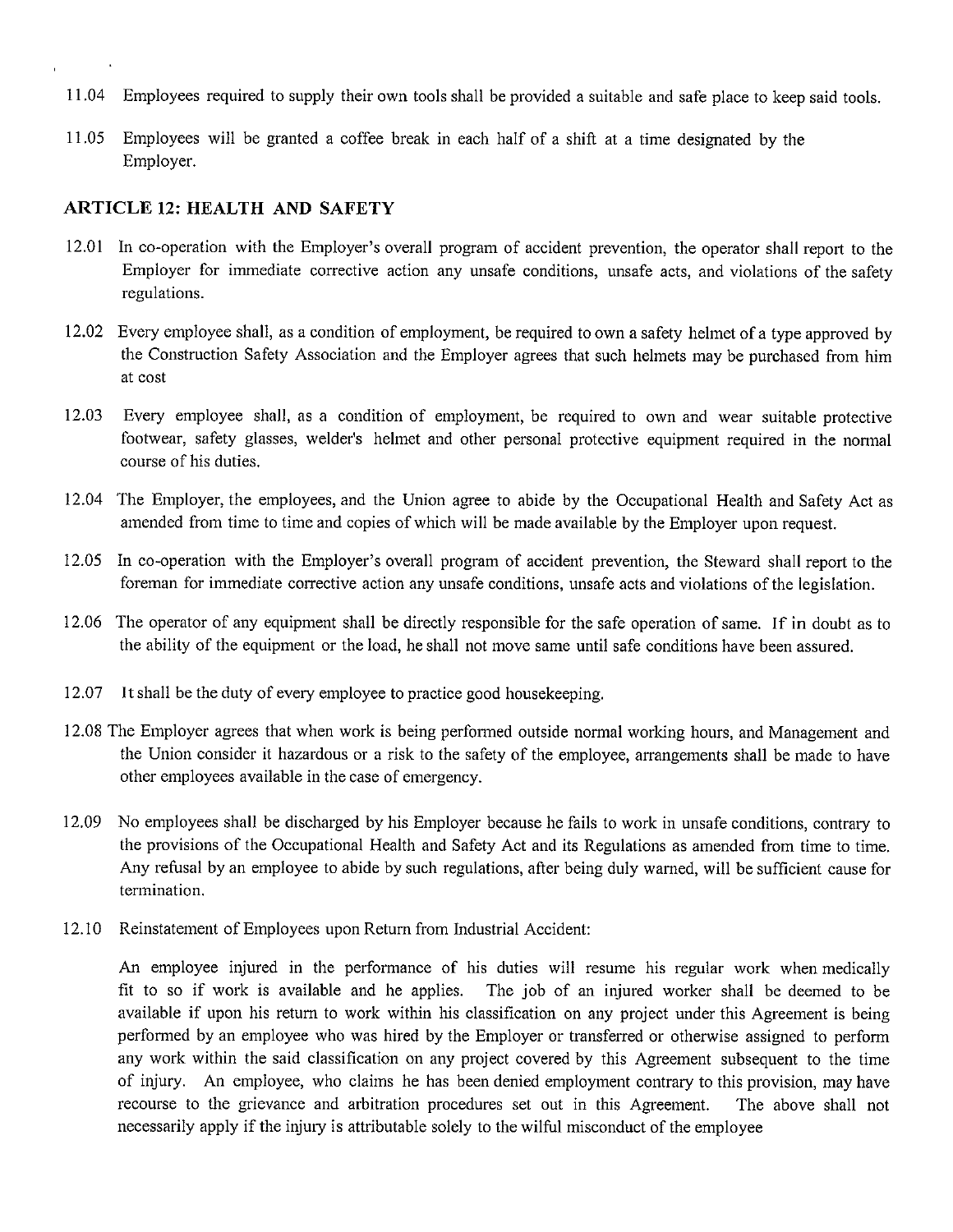# **ARTICLE 13: HOURS OF WORK, OVERTIME AND SHIFT PREMIUM**

- 13.01 The standard work shall be fifty-five (55) hours per week, Monday to Saturday inclusive.
- 13.02 Overtime for all work performed on Sunday and on the following Statutory Holidays, or any future Statutory Holidays proclaimed, shall be paid at the rate of double time  $(2x)$ :
	- I. New Year's Day
	- 2. Family Day
	- 3. Good Friday
	- 4. Victoria Day
	- 5. Canada Day/Dominion Day
	- 6. Labour Day
	- 7. Thanksgiving Day
	- 8. Christmas Day
	- 9. December 26
	- 10. Civic Holiday
- 13.03 Employees shall be allowed a one-half (1/2) hour unpaid lunch break between 11 :30 am and 1 :00 p.m. It is understood that no employer shall be required to work more than five (5) consecutive hours without a onehalf (1/2) hour break.
- 13.04 Employees shall be allowed ten (10) minutes paid break in the morning on or around 10 am, and in the afternoon on or around 3 pm. For shift work every  $2<sup>nd</sup>$  hour excluding lunch break.
- 13.05 Overtime at the rate of time and one-half (1-1/2) the regular day shift rate shall be paid after fifty- five (55) hours worked in any work week (defined as Monday to Saturday inclusive). All employees shall receive verbal authorization from a supervisor or manager before working overtime.
- 13.06 Where an employee starts their shift after 6:00 p.m. he shall receive a shift premium of two dollars (\$2.00) for each hour worked in the shift.

## **ARTICLE 14: REPORTING TIME**

- 14.01 Upon notification by the employer the day before of expected bad weather to call the following day, each employee must contact dispatch (or whichever other number the Employer directs) between 5:30 a.m. and 6:00 a.m. to inquire as to whether there are any weather issues on the employee's job site. If the employee is advised to stay home due to inclement weather, or fails to call in, Article 14.03 shall not apply.
	- a) If the employer fails to notify each employee, and there is an unpredicted weather situation, each employee must make the phone call as per article 14.01 above.
	- b) Failure by the employer to answer each employee calls as per article 14.01 above, than article 14.03
	- c) below will apply.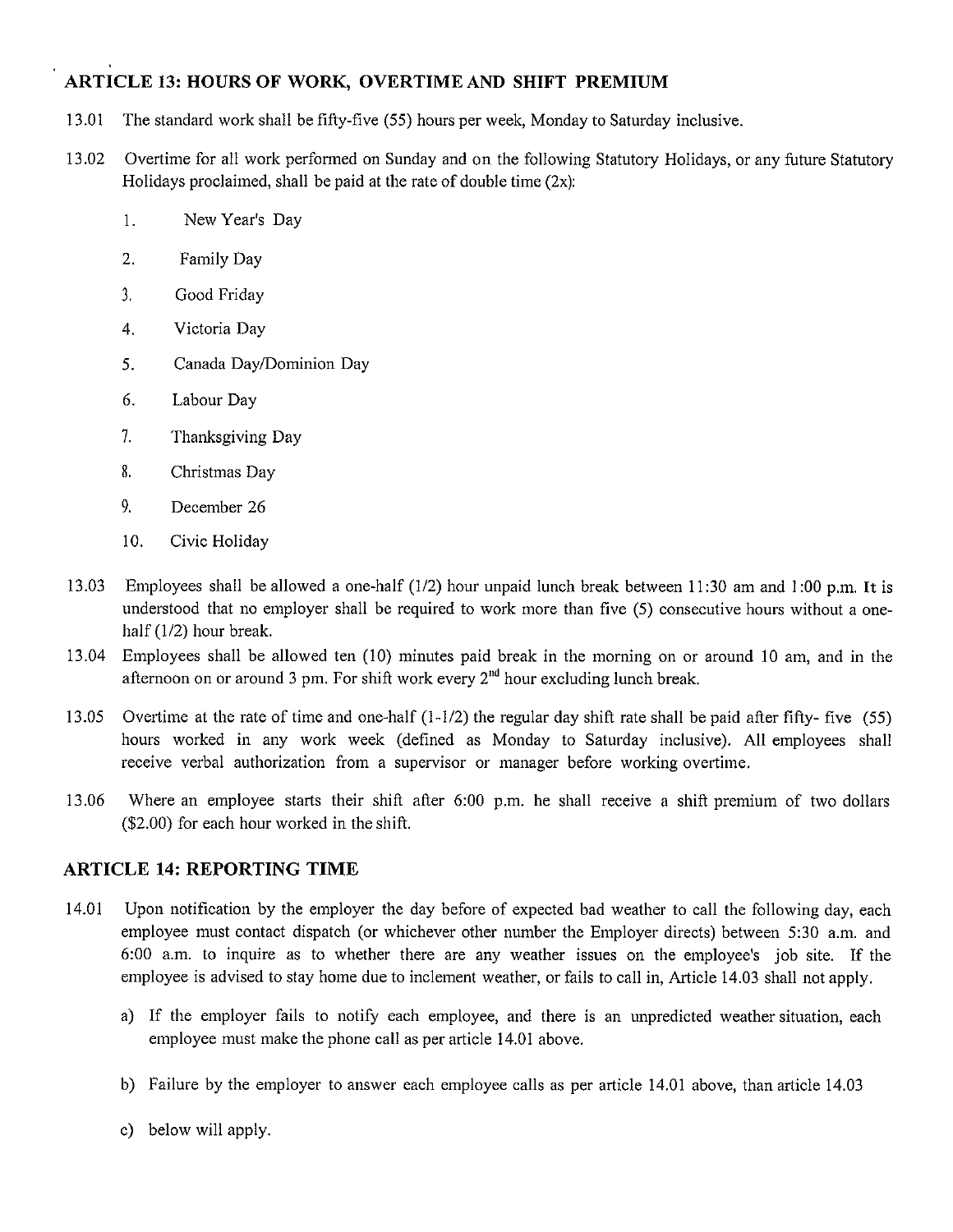- 14.02 In the case of employees who are requested to and do report for work on Sundays and Holidays, the minimum hours applicable shall be four  $(4)$  hours at the applicable rate.
- 14.03 Two (2) hours' pay, together with traveling expenses if applicable, shall be allowed by the Employer when an employee covered by this Agreement reports to work at the job site but there is no work that can be performed due to inclement weather, provided the employee remains on the job for two (2) hours after his designated starting time.

### **ARTICLE 15-TRAVEL ALLOWANCE**

- 15.01 The Union and the Employer agree that Board Areas 8, 18 and 9 (combined) shall be considered the Free Travel Zone. Employees may be assigned to work anywhere within the Free Travel Zone and no travel time or allowance applies.
- 15.02 Where an employer sends an employee who lives in either Board Area 8, 18 or 9 to work outside his board area of residence, the Employer shall pay the employee a travel allowance of forty eight cents (\$0.48) *(\$0.55)* per kilometre from the closest border point to the job site. Travel allowance shall be paid to and from the job site. If employee uses company vehicle, no travel allowance shall be paid.
- 15.03 It is understood that if the Employer requires an operator to be out of town overnight, the Employer will provide suitable room and board for the employee up to a maximum of ninety five dollars (\$95.00) per day. It is further understood that the Employer has a choice to provide accommodation and meals to the operators in lieu of the above payments.

### **ARTICLE 16- WELFARE AND PENSION**

16.01 Schedule "A" Welfare -Pension Plan Contribution

The Employer shall pay on behalf of each of its employees who are members of Local 793 into the Local 793 Welfare Benefits Plan (the "Health Plan") and the International Union of Operating Engineers, Local 793 members Pension Benefit Trust of Ontario (the "Pension Plan") in accordance with Schedule "A" of this Agreement.

It is agreed that Employers shall make a single monthly payment to an independent administrator appointed by the Trustees of the Health Plan and the Pension Plan for contributions owing to the two plans. The administrator shall be responsible for ensuring that the contributions are allocated and made on behalf of the Employer and each employee to the Health Plan and the Pension Plan, as set out in Schedule "A" of this Agreement.

16.02 These monies shall be remitted in accordance with this Collective Agreement and shall be remitted by the last day of the month following the month in which the hours have been earned, together with supporting information entered on a Reporting Form as designated by the Trustees and at no time shall the contributions be paid directly to the employee. If the Employer fails to remit any contributions, deductions or remittances for the Health Plan, the Pension Plan, dues, fees or assessments pursuant to 15.01, I.U.O.E., Local 793 Training Fund, Working Dues Check- off, Advancement Dues Check-off or Employer Labour Relations Fund, by the last day of the month due, the Employer shall pay to the appropriate fund as liquidated damages and not as a penalty, an amount equal to three percent (3%) per month, compounded monthly (42.6% per annum) for any delinquent contributions, deductions or remittances fifteen (15) days in arrears calculated from the date due, provided the Employer has received fifteen (15) days' prior written notice to correct such delinquency and has not done so.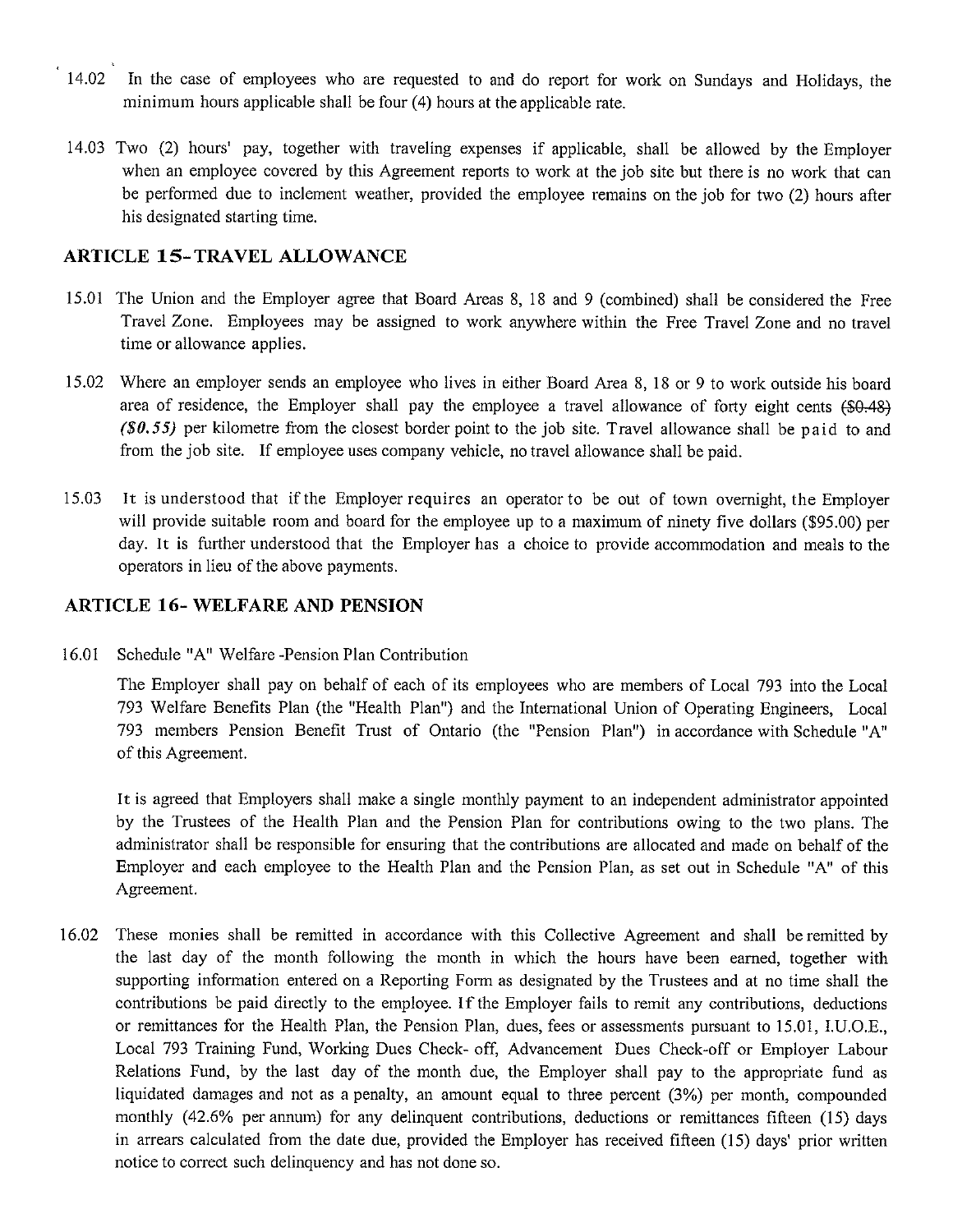- 16.03 With reasonable cause (which means that the Employer has been given notice under Article 16.02 and has failed to correct the delinquency two (2) or more times in any rolling twelve (12) month period the Trustees may request an Employer to submit to them within a stipulated period a certified audited statement of payroll contributions to these funds for a period not to exceed the period from the effective date of this Agreement until the date the audit takes place. Such statements shall reply to the questions submitted to the Employer by the Trustees.
- 16.04 If the Employer does not submit the certified audited statement as per Article 16.03, the Trustees may appoint an independent chartered accountant to perform an audit of the Employer's records only with respect to the Employer's contributions or deductions to the required Employee Benefit Plan. For the purposes of such audit the Employer shall permit the independent chartered accountant access to the documents or information required for such an audit at either the Employer's premises or the offices of the Employer's accountant (at the Employer's option).
- 16.05 Where the trustees appoint an auditor, the cost of the audit shall be borne by the appropriate funds or plans, but the cost of the audit shall be borne by the Employer if the Employer is found to be in deliberate violation of the Agreement. In addition, the trustees may assess a penalty not to exceed twenty thousand (\$20,000.00) dollars, if the audit discloses any deliberate violation.
- 16.06 In the event such audit reveals that the Employer has failed to remit contributions in accordance with the provisions of this Agreement, the Employer shall, within fifteen (15) days of receipt of written notice from the Trustees, remit all outstanding contributions together with any liquidated damages required under the terms of Article 16.02 above and completed supporting contribution report fonns as required by the Plan.
- 16.07 When an Employer fails to remit all delinquent contributions the provisions of Step 2 in Article 6 shall apply and the Union, on instructions from the Trustees, shall immediately institute proceedings against the delinquent Employers under Section 133 of the *Labour Relations Act* of Ontario. All costs of such actions shall be borne by the appropriate plan or fund unless otherwise recoverable.
- 16.08 The parties recognize that the payments to the various Trust Funds as required by this Agreement are part of a total wage package. For the purposes of directors' liability to employees under the Ontario *Business C01porations Act* and the Canada *Business Corporations Act,* the wages set out in this Agreement is the total wage packages set out in Schedules "A" attached hereto.
- 16.09 Where the Union has taken prior proceedings and obtained a decision from the Ontario Labour Relations Board or an arbitrator against an Employer for delinquent contributions, deductions or remittances, the Union may require the said Employer to post a cash bond, certified cheque or other form of security acceptable to the Union, not to exceed Twenty Thousand Dollars (\$20,000.00), or an amount equal to three (3) months of contributions whichever is the greater amount, to be held in trust by the Trustees for a period to be determined by the Trustees. In the event that the said Employer again becomes delinquent for contributions, deductions or remittances, the Union and/or the Trustees may apply the cash bond or certified cheque, or any portion thereof, to satisfy the delinquency and require the Employer to replenish the cash bond or certified cheque in a higher amount. In the event that the cash bond or certified cheque does not satisfy the full amount of the delinquency, the Union may take other proceedings to recover the balance.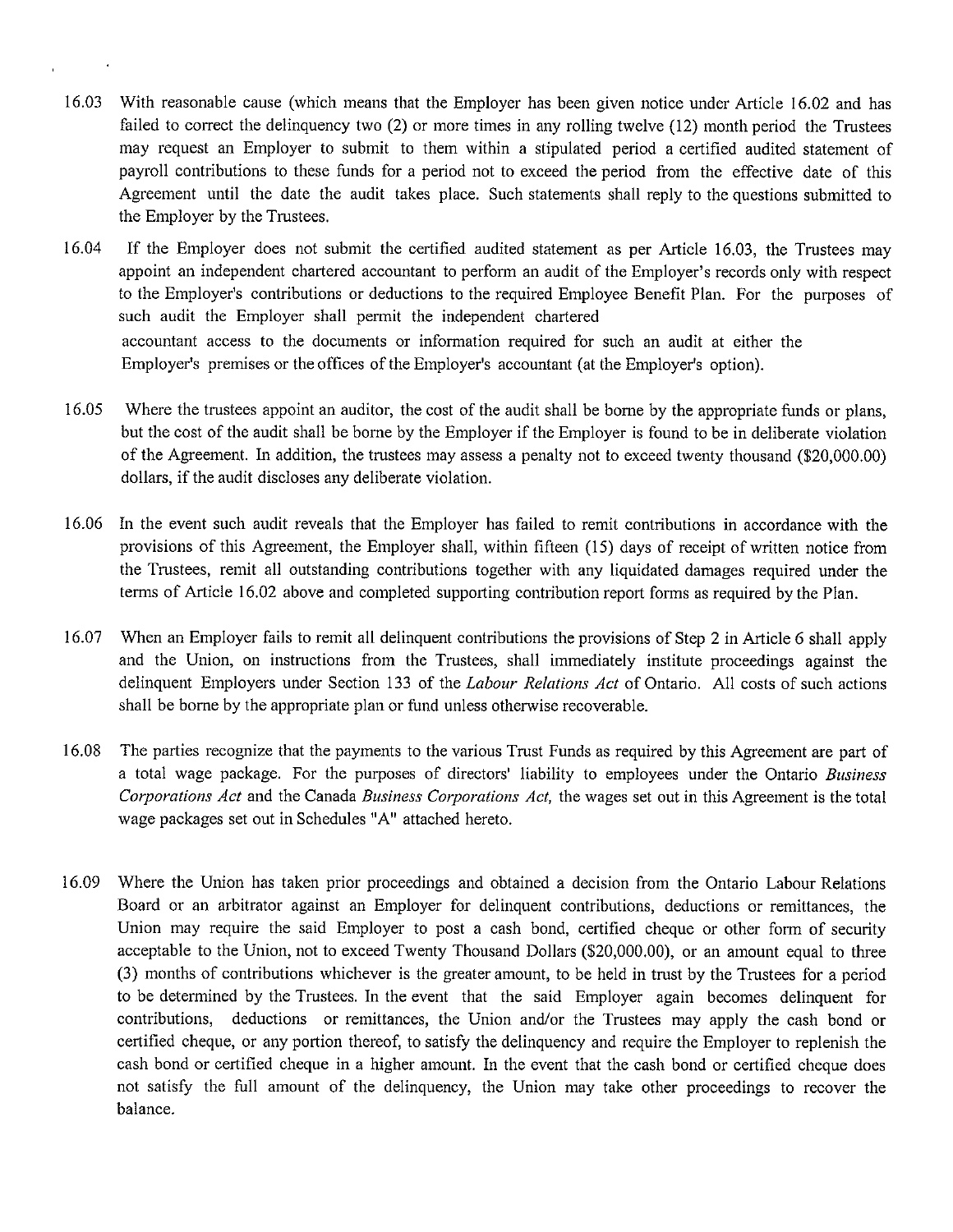- 16. 10 If an Employer does not have any employees in *his* employ, he shall submit a NIL report in accordance with the provisions of Article 16.02.
- 16.11 The trustees of the employee benefit plans referred to in this Collective Agreement shall promptly notify the Union of the failure by the Employer to pay any employee benefit contributions required to be made under this Collective Agreement and which are owed under the said plans in order that the Programs Administrator of the Employee Wage Protection Program may deem that there has been an assignment of compensation under the said program in compliance with the Regulations of the *Employment Standards Amendment Act, 1991* in relation to the Employee Wage Protection Program.

### **ARTICLE 17: WAGES**

- 17.01 Wages schedules applicable to various job classifications are as set forth on Schedule "A" attached hereto and made part hereof. The wages shall only apply to all work covered by this Agreement.
- 17.02 Skill and Ability Recognition Premium (for Classification I and 2 only) (the "Premium"):

The Union and the Employer jointly recognize the benefits of hiring and maintaining qualified employees. The parties also recognize the importance of encouraging improved work performance of employees through positive supervision and providing effective training and work opportunities to develop higher levels of skill ability, efficiency and effort to perform bargaining unit work. In recognition of the benefits the Employer receives as a result of employing qualified employees, each .employee in these classifications may be eligible to receive a skill and ability Premium of no less than one dollar and fifty cents per hour (\$1.50).

The Premium, if any, shall be determined by the Employer. Employees shall be advised of the Employer's decision prior to the commencement of work at the beginning of each construction season (defined as April to March of each year). In communicating its decision, at the employee's request the Employer shall also provide sufficient information to the employee about his current skill and ability, *etc.* and levels and areas for improvement. Once a Premium is paid to an employee under this Article it shall be effective for the entire construction season. The Employer shall reassess the Premium, if any, paid to employees at the beginning of each subsequent construction season.

In determining whether a Premium is paid to any employee, including the amount of the Premium, the Employer in exercising its discretion shall not act in a manner that is arbitrary, discriminatory or in bad faith.

17.03 Time spent by an Employee in training, instruction, and/or education that they are directed to participate in by their Employer or is otherwise required by the Employer, by statute, or by regulation and may be necessary for an employee to continue performing the duties of their job, or may be necessary before an employee can be recalled to work, shall constitute hours worked for which an employee will be compensated pursuant to the terms of this Agreement.

## **ARTICLE 18: APPRENTICES**

18.01 The purpose of this Article is to provide a program to train skilled tradesman by making provisions for earthmoving trainees and apprentices in this Agreement.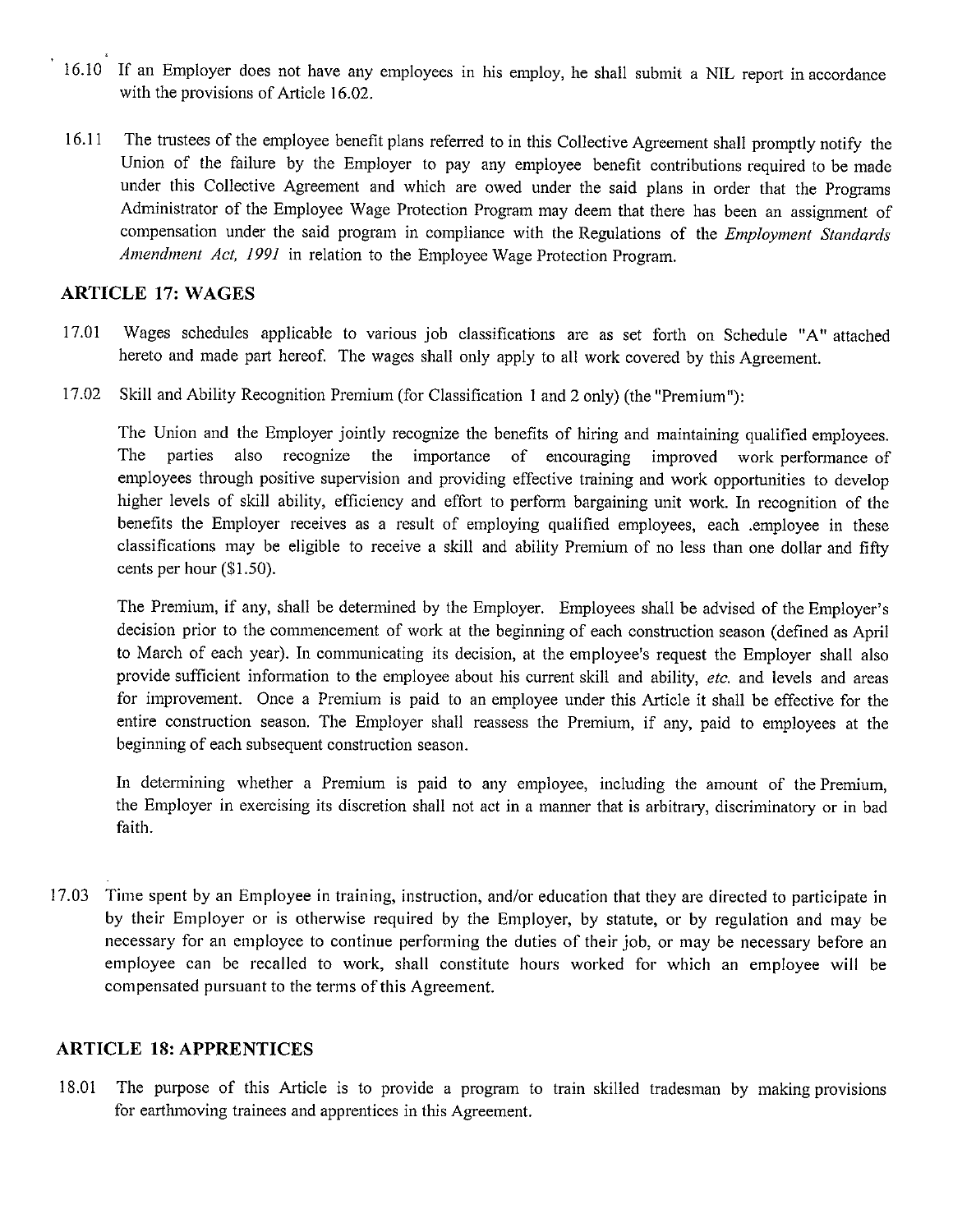- 18.02 Apprentices shall mean employees considered to be in the training stage of their careers by the Union. The Union and the Employer shall discuss and agree whether an individual is an Apprentice.
- 18.03 When the Employer wishes to employ and Apprentice, the Employer shall notify the Union. The Union Dispatcher shall make immediate efforts to dispatch an Apprentice within (2) days of the receipt for request.
	- a) If an Apprentice is hired from a source other than the Union Dispatcher, the Employer will notify the Union within two (2) days of hiring a new employee.
	- b) b) If an Apprentice is hired from a source other than the Union Dispatcher, he shall become a member of the Union and must have an official Clearance Card issued by the Union office within seven (7) day of commencing work with the Employer.
	- c) The Parties agree that no Pension and Benefit will be submitted for the first month from the day of hiring for an Apprentice hired from a source other than the Union Dispatcher. However the Apprentice will be required to pay all the Union dues as per the collective agreement.

#### 18.04

- a) An Indentured Heavy Equipment Apprentice entering the industry who has taken pre-employment training through the Operating Engineers Training Institute of Ontario will work for his first 1,000 hours at fifty percent (50%) of the current base rate for the machine which he is operating.
- b) When an Apprentice has completed his first 1,000 hours plus all of the related training provided for in the Training Standards of the Training Fund, and after written assessment by the Employer and the Training Fund, each Apprentice will be employed for the next 1,000 hours at sixty percent (60%) of the current base rate for his classification.
- c) When an Apprentice has completed 2,000 hours plus all of the related training provided for in the Training Standards of the Training Fund, and after written assessment by the Employer and the Training Fund, each Apprentice will be employed for the next 500 hours at seventy-five (75%) of the current base rate for his classification.
- d) After completion of 2,500 hours of on-the-job training and all related training as from time to time specified by the Training Fund the Apprentice will then fit into the work force at the rate of pay provided for in the Collective Agreement.
- e) Hours spent at the Training Institute shall constitute hours worked for purposes of rate increases.
- f) Employers shall make every effort to keep Apprentices on a steady basis in order to complete their training hours as quickly as possible.
- g) Employers shall request Apprentices through the Union District Offices who, in tum, will notify the Training Fund at 2245 Speers Road, Oakville. All dispatching of apprentices shall be done from the appropriate Union District Office under the Direction of the Training Fund.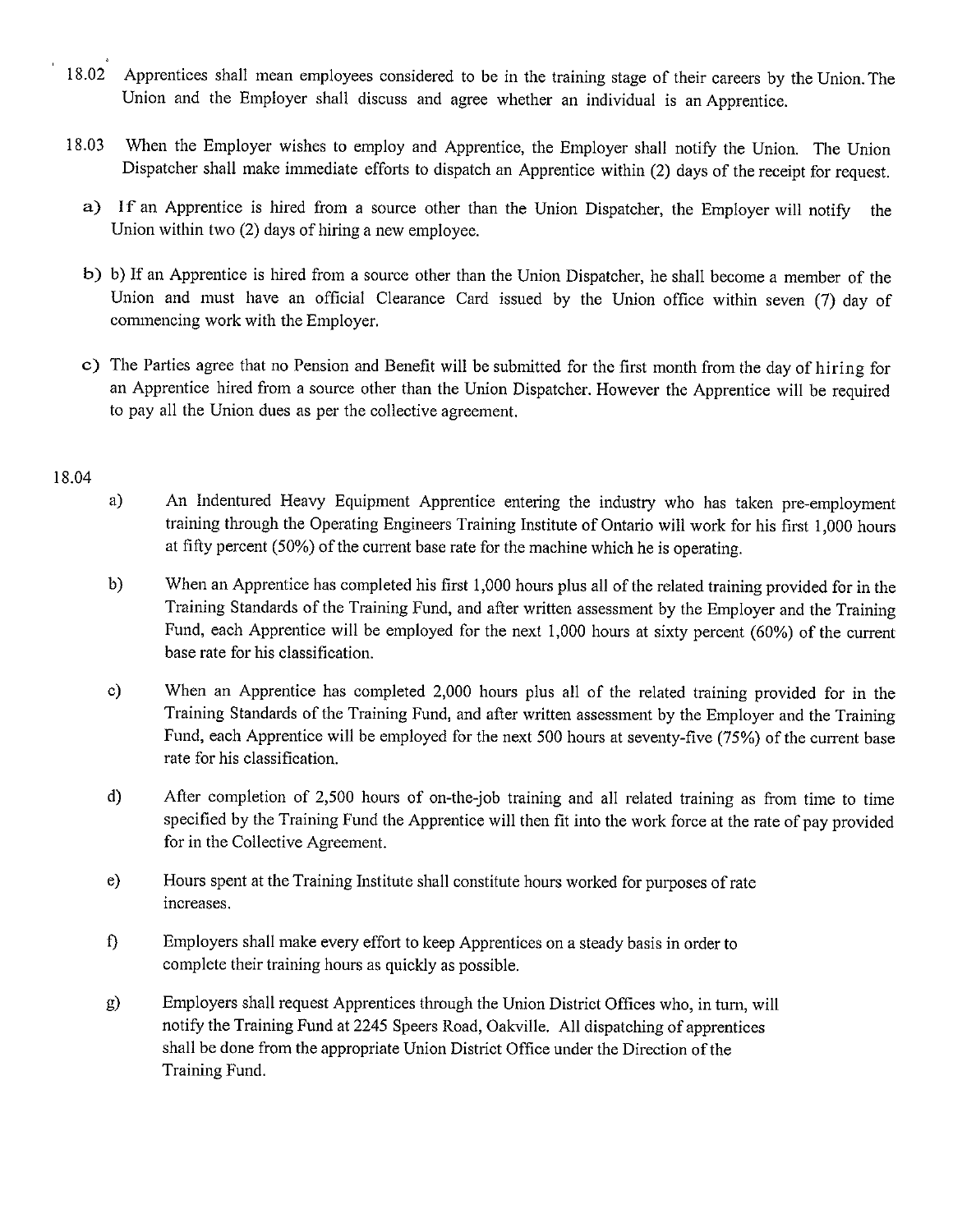# Ratio of Apprentices

The ratio of Indentured Heavy Equipment Apprentices employed by the Employer may be a minimum of one (I) Apprentice to each five (5) Journeymen Operating Engineers in his employ, but in all cases, the ratio shall be a minimum of one (1) Apprentice to each ten (10) Journeymen Operating Engineers or as otherwise authorized in w Operating Engineers or as otherwise authorized in writing by the Union.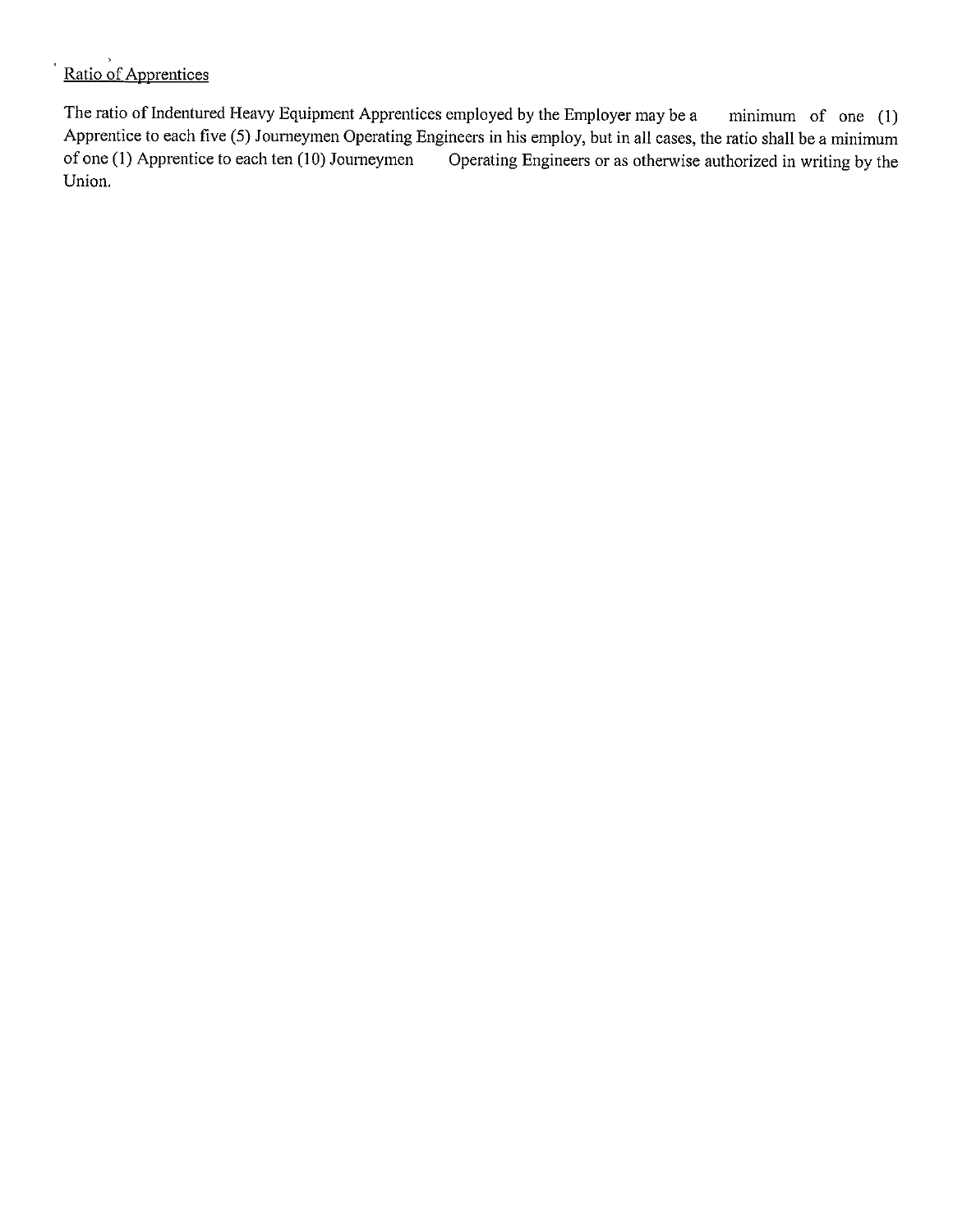IN WITNESS WHEREOF, each of the parties hereto has caused this Collective Agreement to be signed by its duly authorized representatives this  $1 + \frac{1}{2}$  of  $\theta$ ugus  $f = 0.20$ 

ONBEHALF OF THE EMPLOYER

**MANTOR LANDSCAPE LIMITED** 

Signature

President

Please Print Name and Title (Note: please complete date line above)

375 Champagne Drive, Unit 0 Address

Toronto, Ontario, M3J 2C6 City, Province, Postal Code

416-740-8300 or 416-740-8301 Telephone and Fax Number(s)

 $$ Email Address

### ON BEHALF OF THE UNION

**INTERNATIONAL UNION OF OPERATING ENGINEERS, LOCAL 793** 

Mike.

Mike Gallagher, Business Manager

Joe Redshaw, President

Rick Kerr, Treasurer

Joe Dowdall, Vice-President

Buan ( Wyandu

Recommended by: Jordan Glendenning Business Representative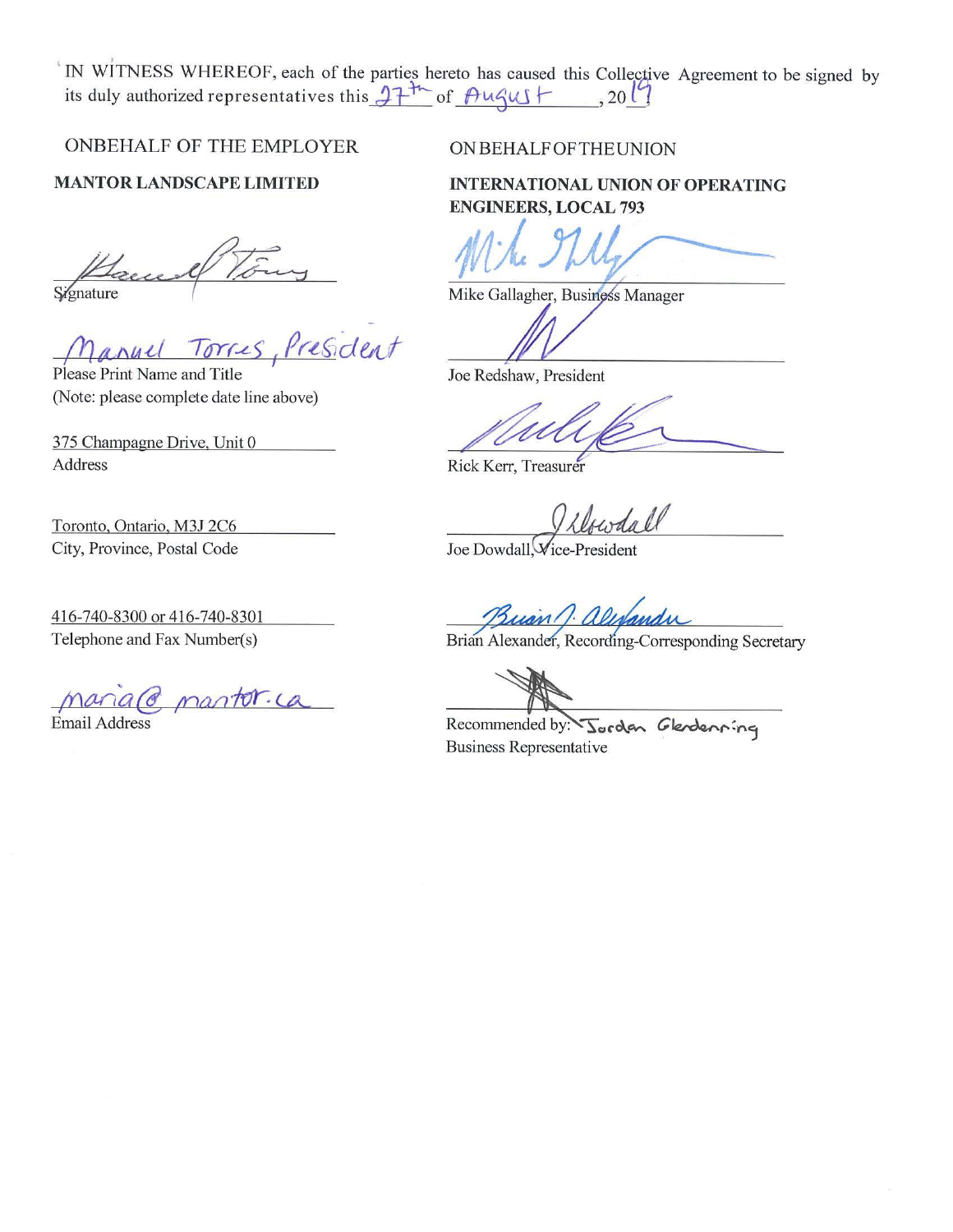# **SCHEDULE "A"**

The Employer shall pay the rates and make the remittances attached hereto.

# **Classification 1:**

 $\mathfrak{z}$ 

 $\bar{\mathbf{s}}$ 

Foundation excavation

Excavators, Gradall or similar equipments performing the above described work

|                       | Board area 8 |        |               |         |        |             |         |  |  |  |
|-----------------------|--------------|--------|---------------|---------|--------|-------------|---------|--|--|--|
| <b>Effective Date</b> | Wage         | V. pay | Pension       | Benefit | W.dues | Training F. | Total   |  |  |  |
| May 1/18              | \$32.00      | \$3.20 | \$1.90        | \$3.30  | 2%     | \$0.30      | \$40.70 |  |  |  |
| May 1/19              | \$32.86      | \$3.29 | \$1.90        | \$3.50  | 2%     | \$0.40      | \$41.95 |  |  |  |
| May 1/20              | \$33.81      | \$3.38 | \$1.90        | \$3.70  | 2%     | \$0.45      | \$43.24 |  |  |  |
| May 1/21              | \$34.90      | \$3.50 | \$1.90        | \$3.80  | $2\%$  | \$0.45      | \$44.55 |  |  |  |
|                       | Board area 9 |        |               |         |        |             |         |  |  |  |
| <b>Effective Date</b> | Wage         | V. pay | Pension       | Benefit | W.dues | Training F. | Total   |  |  |  |
| May 1/18              | \$31.06      | \$3.11 | \$1.90        | \$3.30  | 2%     | \$0.30      | \$39.67 |  |  |  |
| May 1/19              | \$31.93      | \$3.19 | \$1.90        | \$3.50  | 2%     | \$0.40      | \$40.92 |  |  |  |
| May 1/20              | \$32.88      | \$3.29 | \$1.90        | \$3.70  | 2%     | \$0.45      | \$42.22 |  |  |  |
| May 1/21              | \$33.97      | \$3.40 | \$1.90        | \$3.80  | 2%     | \$0.45      | \$43.52 |  |  |  |
|                       |              |        | Board area 18 |         |        |             |         |  |  |  |
| <b>Effective Date</b> | Wage         | V. pay | Pension       | Benefit | W.dues | Training F. | Total   |  |  |  |
| May 1/18              | \$30.78      | \$3.08 | \$1.90        | \$3.30  | 2%     | \$0.30      | \$39.36 |  |  |  |
| May 1/19              | \$31.65      | \$3.17 | \$1.90        | \$3.50  | 2%     | \$0.40      | \$40.62 |  |  |  |
| May 1/20              | \$32.59      | \$3.26 | \$1.90        | \$3.70  | 2%     | \$0.40      | \$41.90 |  |  |  |
| May 1/21              | \$33.69      | \$3.37 | \$1.90        | \$3.80  | $2\%$  | \$0.45      | \$43.21 |  |  |  |

# Classification 2:

Finish grade to subgrade including back fill

Dozer, Grader or any other type of equipment performing the above described work.

|                                                                                        | Board area 8 |        |              |         |        |             |         |  |  |  |  |
|----------------------------------------------------------------------------------------|--------------|--------|--------------|---------|--------|-------------|---------|--|--|--|--|
| <b>Effective Date</b><br>Wage<br>V. pay<br>W.dues<br>Pension<br>Training F.<br>Benefit |              |        |              |         |        |             |         |  |  |  |  |
| May 1/18                                                                               | \$31.04      | \$2.48 | \$1.90       | \$3.30  | 2%     | \$0.30      | \$39.02 |  |  |  |  |
| May 1/19                                                                               | \$31.34      | \$3.13 | \$1.90       | \$3.50  | 2%     | \$0.40      | \$40.27 |  |  |  |  |
| May 1/20                                                                               | \$32.29      | \$3.23 | \$1.90       | \$3.70  | 2%     | \$0.45      | \$41.57 |  |  |  |  |
| May $1/21$                                                                             | \$33.38      | \$3.34 | \$1.90       | \$3.80  | 2%     | \$0.45      | \$42.87 |  |  |  |  |
|                                                                                        |              |        | Board area 9 |         |        |             |         |  |  |  |  |
| <b>Effective Date</b>                                                                  | Wage         | V. pay | Pension      | Benefit | W.dues | Training F. | Total   |  |  |  |  |
| May $1/18$                                                                             | \$30.05      | \$2.40 | \$1.90       | \$3.30  | 2%     | \$0.30      | \$37.95 |  |  |  |  |
| May 1/19                                                                               | \$30.36      | \$3.04 | \$1.90       | \$3.50  | 2%     | \$0.40      | \$39.20 |  |  |  |  |
| May 1/20                                                                               | \$31.32      | \$3.13 | \$1.90       | \$3.70  | 2%     | \$0.45      | \$40.50 |  |  |  |  |
| May $1/21$                                                                             | \$32.41      | \$3.24 | \$1.90       | \$3.80  | 2%     | \$0.45      | \$41.80 |  |  |  |  |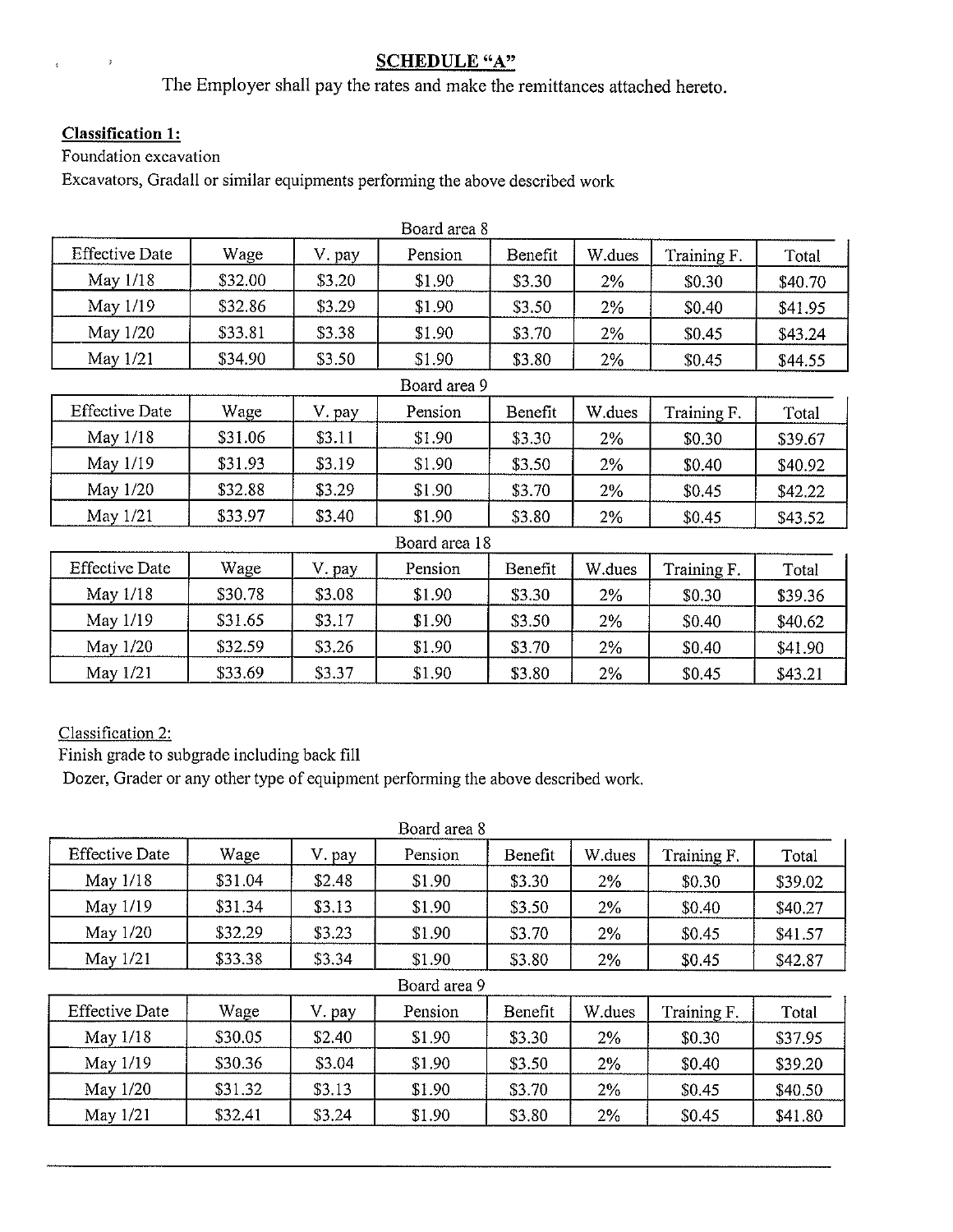| <b>Effective Date</b> | Wage    | . pay  | Pension | Benefit | W.dues | Training F. | Total   |
|-----------------------|---------|--------|---------|---------|--------|-------------|---------|
| May $1/18$            | \$29.80 | \$2.38 | \$1.90  | \$3.30  | 2%     | \$0.30      | \$37.68 |
| May 1/19              | \$30.12 | \$3.01 | \$1.90  | \$3.50  | 2%     | \$0.40      | \$38.93 |
| May 1/20              | \$31.07 | \$3.11 | \$1.90  | \$3.70  | 2%     | \$0.45      | \$40.23 |
| May 1/21              | \$32.16 | \$3.22 | \$1.90  | \$3.80  | 2%     | \$0.45      | \$41.53 |

Classification 3:

General and rough subgrade work but not performing Bulk excavation:

Track loader, front end loader, excavator, dozer or any other type of equipment performing the above described work

| <b>Effective Date</b> | Wage    | V. pay | Pension      | Benefit | W.dues | Training F. | Total   |
|-----------------------|---------|--------|--------------|---------|--------|-------------|---------|
| May 1/18              | \$28.79 | \$2.30 | \$1.90       | \$3.30  | $2\%$  | \$0.30      | \$36.59 |
| May 1/19              | \$29.13 | \$2.91 | \$1.90       | \$3.50  | 2%     | \$0.40      | \$37.84 |
| May 1/20              | \$30.08 | \$3.01 | \$1.90       | \$3.70  | 2%     | \$0.45      | \$39.14 |
| May 1/21              | \$31.69 | \$3.17 | \$1.90       | \$3.80  | 2%     | \$0.45      | \$40.44 |
|                       |         |        | Board area 9 |         |        |             |         |
| <b>Effective Date</b> | Wage    | V. pay | Pension      | Benefit | W.dues | Training F. | Total   |
| May 1/18              | \$27.80 | \$2.22 | \$1.90       | \$3.30  | 2%     | \$0.30      | \$35.52 |
| May 1/19              | \$28.15 | \$2.82 | \$1.90       | \$3.50  | 2%     | \$0.40      | \$36.77 |
| May 1/20              | \$29.11 | \$2.91 | \$1.90       | \$3.70  | 2%     | \$0.45      | \$38.07 |
| May 1/21              | \$30.20 | \$3.02 | \$1.90       | \$3.80  | 2%     | \$0.45      | \$39.37 |

| Board area 18         |         |        |         |         |        |             |         |  |  |  |
|-----------------------|---------|--------|---------|---------|--------|-------------|---------|--|--|--|
| <b>Effective Date</b> | Wage    | apay   | Pension | Benefit | W.dues | Training F. | Total   |  |  |  |
| May $1/18$            | \$27.57 | \$2.21 | \$1.90  | \$3.30  | 2%     | \$0.30      | \$35.28 |  |  |  |
| May 1/19              | \$27.94 | \$2.79 | \$1.90  | \$3.50  | 2%     | \$0.40      | \$36.53 |  |  |  |
| May $1/20$            | \$28.89 | \$2.89 | \$1.90  | \$3.70  | 2%     | \$0.45      | \$37.83 |  |  |  |
| May $1/21$            | \$29.98 | \$3.00 | \$1.90  | \$3.80  | 2%     | \$0.45      | \$39.13 |  |  |  |

Classification 4:

General maintenance and garbage cleanup work

Industrial type of tractor with excavating attachment or any other type of equipment performing the above described work

| <b>Effective Date</b> | Wage    | pay    | Pension | Benefit | W.dues | Training F. | Total   |
|-----------------------|---------|--------|---------|---------|--------|-------------|---------|
| May $1/18$            | \$26.52 | \$2.12 | \$1.90  | \$3.30  | 2%     | \$0.30      | \$34.14 |
| May 1/19              | \$26.90 | \$2.69 | \$1.90  | \$3.50  | 2%     | \$0.40      | \$35.39 |
| May $1/20$            | \$27,86 | \$2.79 | \$1.90  | \$3.70  | 2%     | \$0.45      | \$36.70 |
| May $1/21$            | \$28.95 | \$2.90 | \$1.90  | \$3.80  | 2%     | \$0.45      | \$38.00 |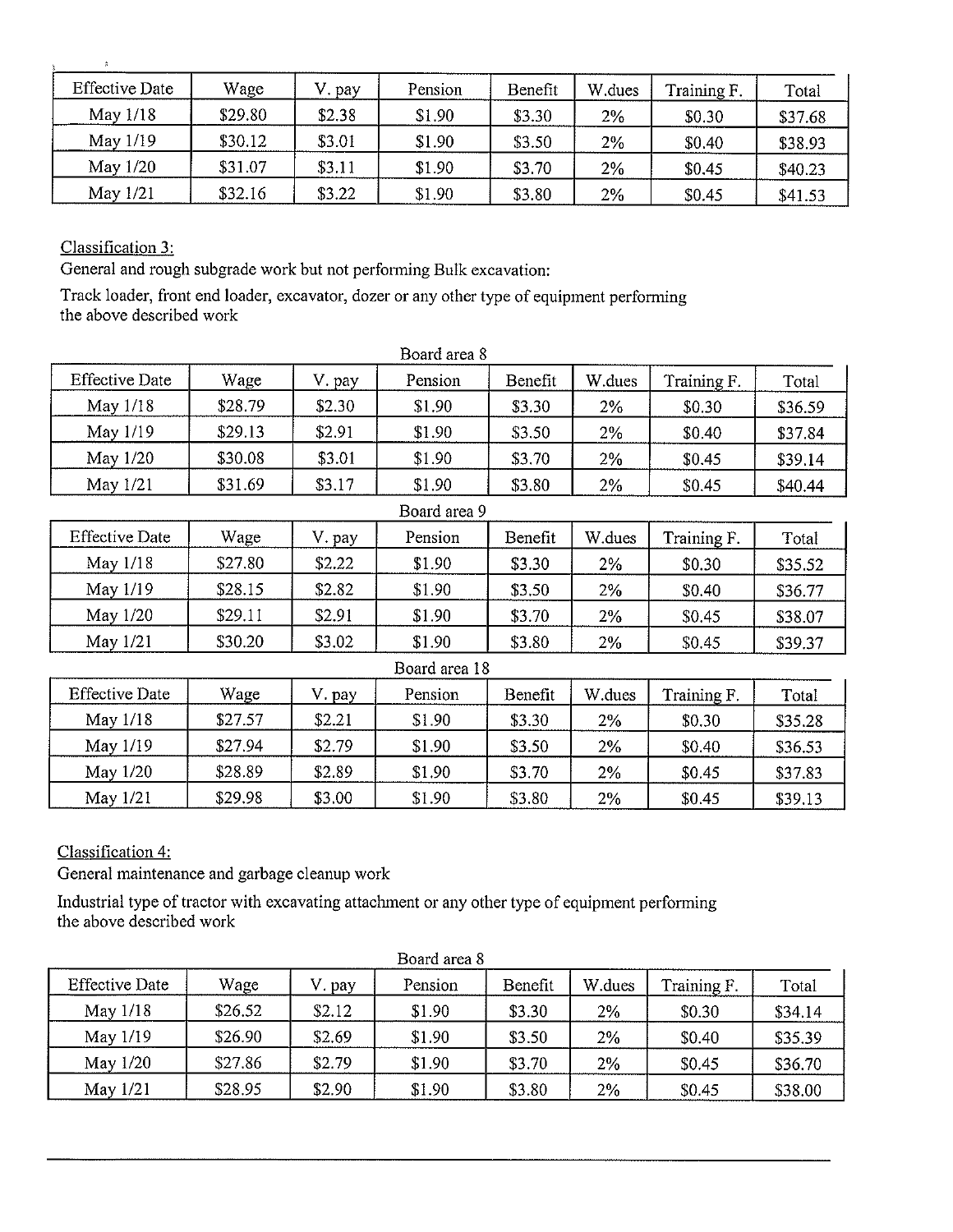|                       |         |        | Board area 9  |         |        |             |         |
|-----------------------|---------|--------|---------------|---------|--------|-------------|---------|
| <b>Effective Date</b> | Wage    | V. pay | Pension       | Benefit | W.dues | Training F. | Total   |
| May 1/18              | \$25.53 | \$2.04 | \$1.90        | \$3.30  | 2%     | \$0.30      | \$33.07 |
| May 1/19              | \$25.93 | \$2.59 | \$1.90        | \$3.50  | 2%     | \$0.40      | \$34.32 |
| May 1/20              | \$26.88 | \$2.69 | \$1.90        | \$3.70  | 2%     | \$0.45      | \$35.62 |
| May 1/21              | \$27.97 | \$2.80 | \$1.90        | \$3.80  | 2%     | \$0.45      | \$36.92 |
|                       |         |        | Board area 18 |         |        |             |         |
| <b>Effective Date</b> | Wage    | V. pay | Pension       | Benefit | W.dues | Training F. | Total   |
| May 1/18              | \$25.28 | \$2.02 | \$1.90        | \$3.30  | 2%     | \$0.30      | \$32.80 |
| May 1/19              | \$25.69 | \$2.57 | \$1.90        | \$3.50  | $2\%$  | \$0.40      | \$34.05 |
| May 1/20              | \$26.64 | \$2.66 | \$1.90        | \$3.70  | $2\%$  | \$0.45      | \$35.35 |
| May 1/21              | \$27.73 | \$2.77 | \$1.90        | \$3.80  | 2%     | \$0.45      | \$36.65 |

Classification 5:

Clean up roads and site:

Skid Steer Loader, Industrial type of tractor with or without attachment, sweepers , or any other types of equipment perfonning the above described work

| <b>Effective Date</b> | Wage    | V. pay | Pension      | Benefit | W.dues | Training F. | Total   |
|-----------------------|---------|--------|--------------|---------|--------|-------------|---------|
| May 1/18              | \$23.55 | \$1.88 | \$1.90       | \$3.30  | 2%     | \$0.30      | \$30.93 |
| May 1/19              | \$23.98 | \$2.40 | \$1.90       | \$3.50  | 2%     | \$0.40      | \$32.18 |
| May 1/20              | \$24.94 | \$2.49 | \$1.90       | \$3.70  | 2%     | \$0.45      | \$33.48 |
| May $1/21$            | \$26.03 | \$2.60 | \$1.90       | \$3.80  | 2%     | \$0.45      | \$34.78 |
|                       |         |        | Board area 9 |         |        |             |         |
| <b>Effective Date</b> | Wage    | V. pay | Pension      | Benefit | W.dues | Training F. | Total   |
| May 1/18              | \$22.57 | \$1.81 | \$1.90       | \$3.30  | 2%     | \$0.30      | \$29.88 |
| May 1/19              | \$23.03 | \$2.30 | \$1.90       | \$3.50  | 2%     | \$0.40      | \$31.13 |
| May 1/20              | \$23.98 | \$2.40 | \$1.90       | \$3.70  | $2\%$  | \$0.45      | \$32.43 |
| May $1/21$            | \$25.07 | \$2.51 | \$1.90       | \$3.80  | 2%     | \$0.45      | \$33.73 |

| Board area 18         |         |        |         |         |        |             |         |  |  |  |
|-----------------------|---------|--------|---------|---------|--------|-------------|---------|--|--|--|
| <b>Effective Date</b> | Wage    | V. pay | Pension | Benefit | W.dues | Training F. | Total   |  |  |  |
| May $1/18$            | \$22.31 | \$1.78 | \$1.90  | \$3,30  | 2%     | \$0.30      | \$29.59 |  |  |  |
| May 1/19              | \$22.76 | \$2.28 | \$1.90  | \$3.50  | 2%     | \$0.40      | \$30.84 |  |  |  |
| May 1/20              | \$23.72 | \$2.37 | \$1.90  | \$3.70  | 2%     | \$0.45      | \$32.14 |  |  |  |
| May $1/21$            | \$24.81 | \$2.48 | \$1.90  | \$3.80  | 2%     | \$0.45      | \$33.44 |  |  |  |